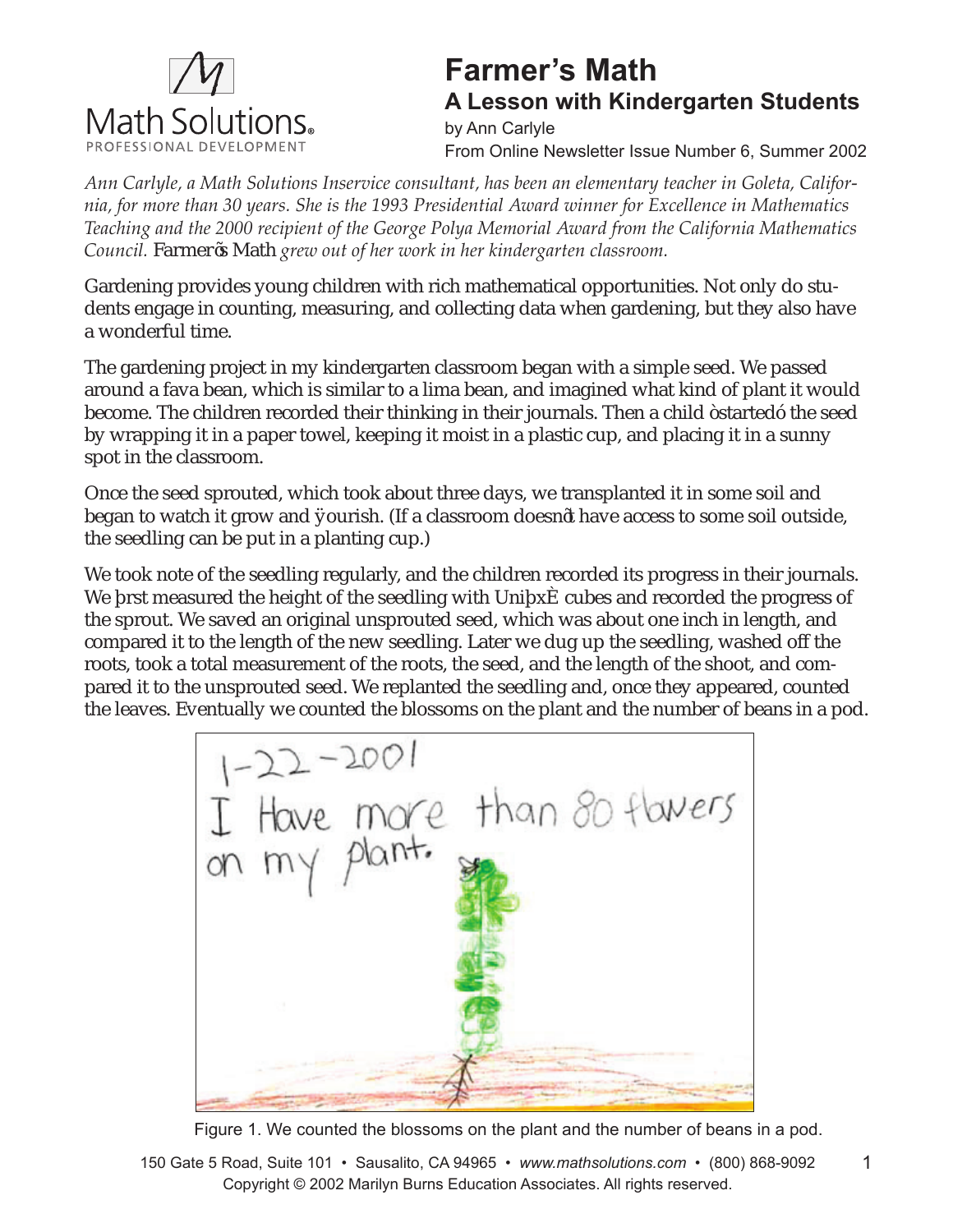5gk Yk UWYX'h YgYYX'|b| | fck žk YfYUX'W|`XfYbÑy'Vcc\_g'k ||h U| UYXYb||b| 'h Ya Yle gi d! dcfhih Ygh Xyblgy bXYfgHbXlb[ UbX |bhYYgh + 9j Y6i bhb[ Ng Sunflower House fCUb 8 | Y c. < UW: fh6fUW/ 7 cž% - \*Ezh YWUUMMfgUY|bgd|fYXh: d`UbhgYYXg|b UfYMUb| i `U UffUb| Y! a Yolž\cd]b[ h\Unh Ymk ]``[ fck ]blc U[ UXYb glfi Wi fY"9j Yoli U`mh YWUUWMfgUYUVYlc [c]bg|XYh]g\ci gYzUgdYWU d`UWhUhWa YU/ci hh\fci [\`h\YWFYZ``hYbX]b[`cZh\YgYYX!  $\Phi$  is  $\Phi$  in the children.

JbYnCh Ybgy Vcc\_Tops and Bottoms fCUb 8 |Y| c. < UW: fh6fUW/ 7 cž% - Libgd |fYX h Y Wind control of the students' of the students' favorite vegetables. When the students' favorite vegetables. When  $\mathbb{Z}$  is  $\mathbb{Z}$  is  $\mathbb{Z}$  is  $\mathbb{Z}$  is  $\mathbb{Z}$  is  $\mathbb{Z}$  is  $\mathbb{Z}$  is  $\mathbb{Z}$  is  $\mathbb{Z}$  is



Figure 2. We graphed the students' favorite vegetables.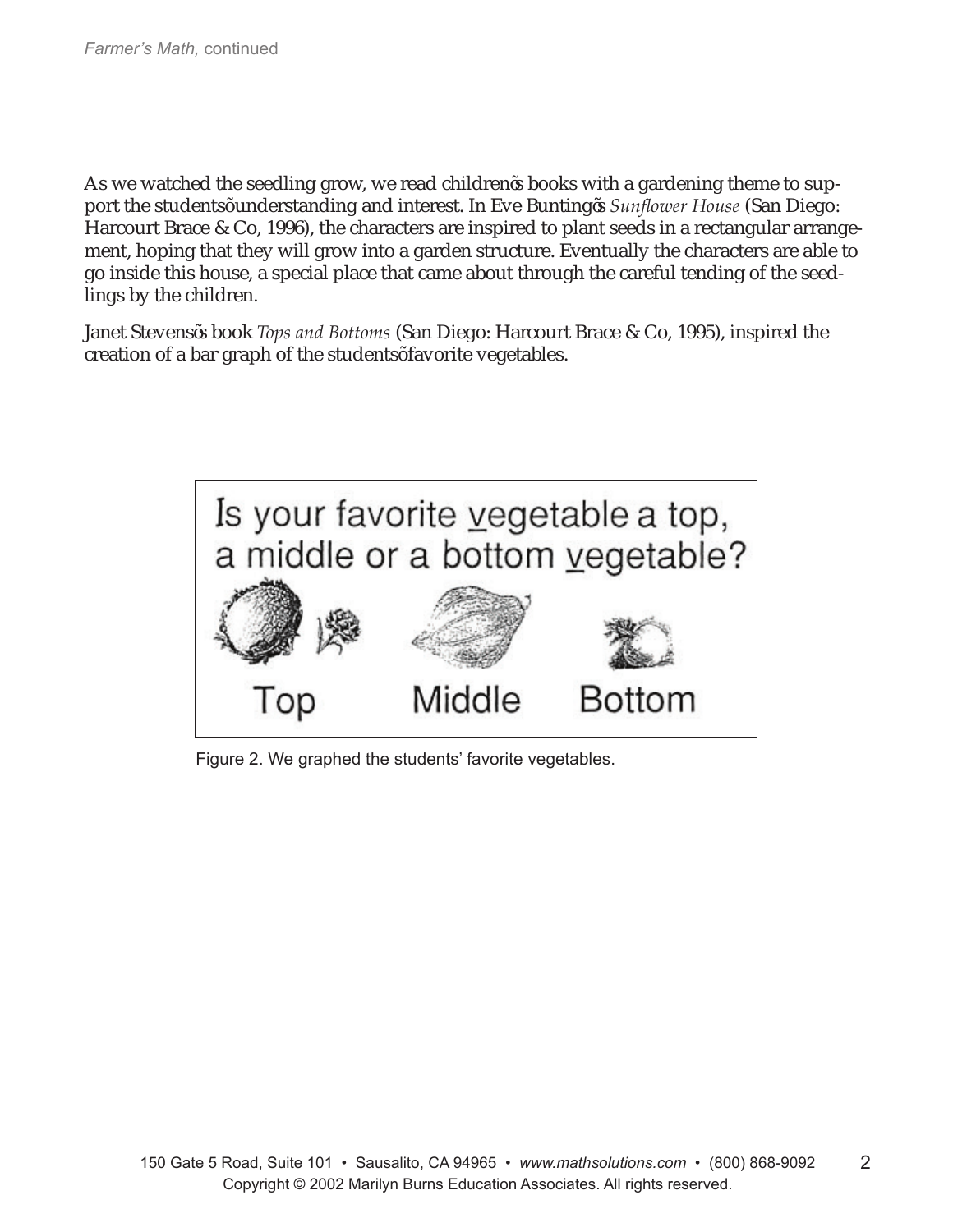; fUd\|b| h\Y|fdfYZYfYbWgk UgUb cddcfh b||mhc W``YWEXUUU/ci hÎVchca Ï i Y| YYUVYefbi W` LgWffchedcHlrYgubXcbchgzia XXY jY YHVYgfh WUg Yh WeVfcWV zUbXWYmiz UbXÎ hedÎ j Y| YHVYgfhai W UgWfbE"

5ZMf ci f Yl dYf|YbWk |h h YZJ UVYLbžk Yd UbhYX gi bÛck Yf gYYXgUbX a YLgi fYX'h YgY XfUa UHWd'UblgUgh Ymi fYk "5 ZMf Uk \|`Yzk YZci bX'h YI blÚ ¤ WWglc W'hcc ga U`Zef a Mg f|b| žgc k Y|bgMUXi gYXDcdg|WYgHWg"K YWhUghf|d cZUXX|b| a UW|bYHUYh YgUa Y \Y||\hcZh\Yg|bÛck\Yzd`UWX`|hcbU\cf|ncbHJ`gifZUWZUbXd`UWXDcdg|WYgHWgYbXlhc!YbX` Ucb[ h\YdUdYf HUY'5 `gcžk Yd]WYXU`Uf Yg bÛck Yf ``YUZUbX`a YUg fYX`\ck `a UbmWVYgÚh Uci bXh YdYfa YM<sup>r</sup>H Yb k YWi bhX\ck a UbmWVgÚ YXh YUYUcZh Y YUZci hlbY



Figure 3. We compared plants and garden likenesses and differences.

3

150 Gate 5 Road, Suite 101 • Sausalito, CA 94965 • *www.mathsolutions.com* • (800) 868-9092 Copyright © 2002 Marilyn Burns Education Associates. All rights reserved.